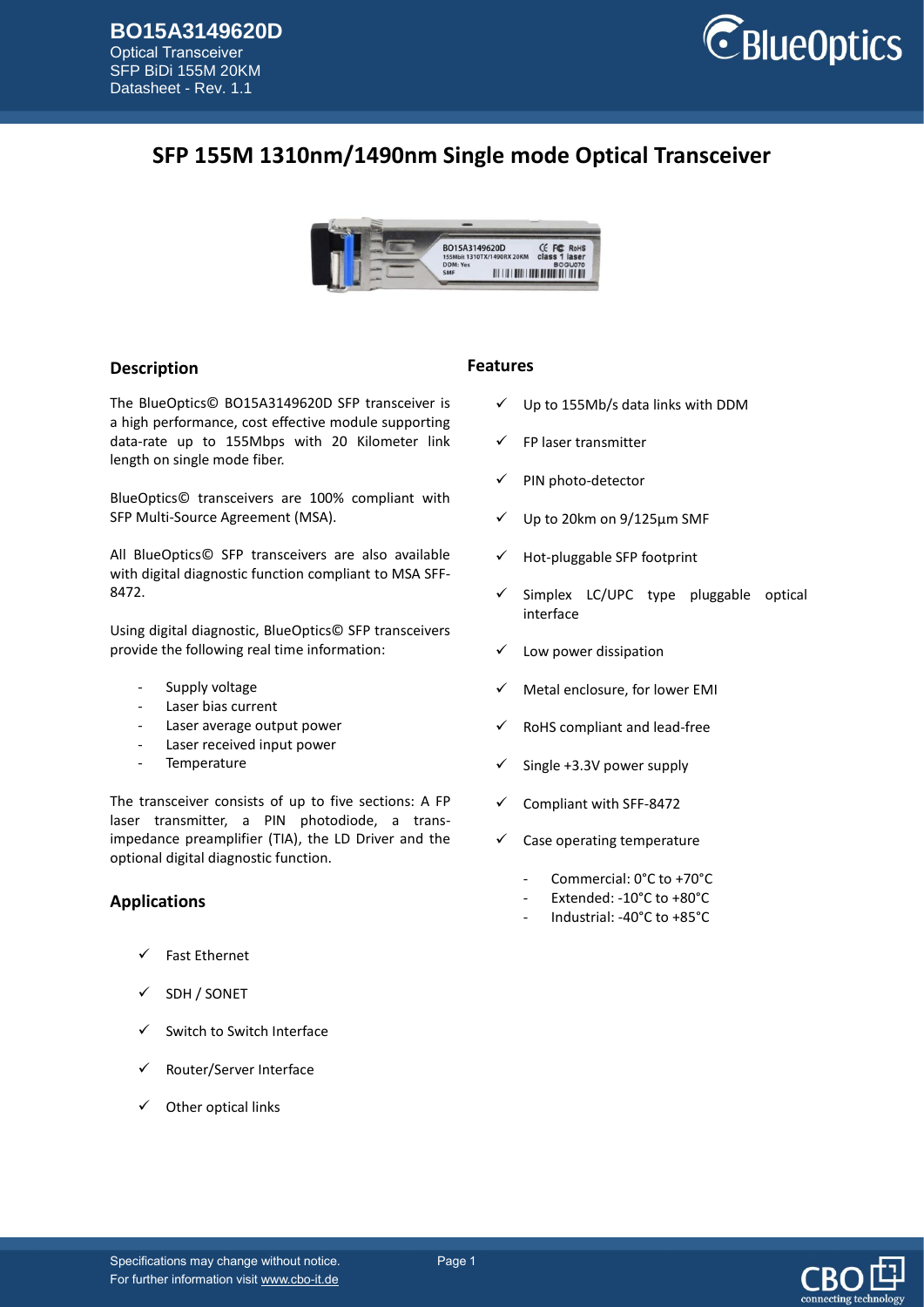Optical Transceiver SFP BiDi 155M 20KM Datasheet - Rev. 1.1



#### **Warnings**

**Handling Precautions:** This device is susceptible to damage as a result of electrostatic discharge (ESD). A static free environment is highly recommended.

**Laser Safety:** Even small radiation emitted by laser devices can be dangerous to human eyes and lead to permanent eye injuries. Be sure to avoid eye contact with direct or indirect radiation.

#### **Warranty**

Every BlueOptics© transceiver comes with a 5 year replacement warranty and lifetime support.

For a warranty inquiry, please contact your CBO sales representative.

This warranty only covers the first user of the equipment.

#### **Important Notice**

Performance figures, data and any illustrative material provided in this data sheet are typical and must be specifically confirmed in writing by CBO before they become applicable to any particular order or contract. In accordance with the CBO policy of continuous improvement specifications may change without notice.

The publication of information in this data sheet does not imply freedom from patent or other protective rights of CBO or others.

Further details are available from any CBO sales representative.

#### **Installation**

Before installation attach an ESD-preventive wrist to ensure not to damage the transceiver or hardware.

BlueOptics© BO15A3149620D can be installed in any Small Form Factor Pluggable (SFP) port. You can install the BO15A3149620D regardless if the system is powered on or off, because it is hot-swappable.

Open the bale clasp by pressing it down and insert the transceiver into the SFP port.

You can now connect your cable.

### **Order Information**

| Part No.        | Temp.                              | <b>DDM</b> |
|-----------------|------------------------------------|------------|
| BO15A3149620D   | $0^{\circ}$ C to +70 $^{\circ}$ C  |            |
| BO15A3149620DEX | $-10^{\circ}$ C to $+80^{\circ}$ C |            |
| BO15A3149620DIN | $-40^{\circ}$ C to $+85^{\circ}$ C |            |

### **Regulatory Compliance**

| <b>Feature</b>     | <b>Standard</b>                | Co.     |
|--------------------|--------------------------------|---------|
| Electrostatic      | - IEC/EN 61000-4- 2            |         |
| Discharge (ESD)    |                                |         |
| Electromagnetic    | - FCC Part 15 Class B EN 55022 |         |
| Interference (EMI) | - Class B (CISPR 22A)          |         |
| Laser Eye Safety   | - FDA 21CFR 1040.10. 1040.11   | Class 1 |
|                    | - IEC/EN 60825-1, 2            |         |
| Component          |                                |         |
| Recognition        | - IEC/EN 60950, UL             |         |
| <b>RoHS</b>        | $-2002/95/EC$                  |         |
| <b>EMC</b>         | $-$ EN61000-3                  |         |

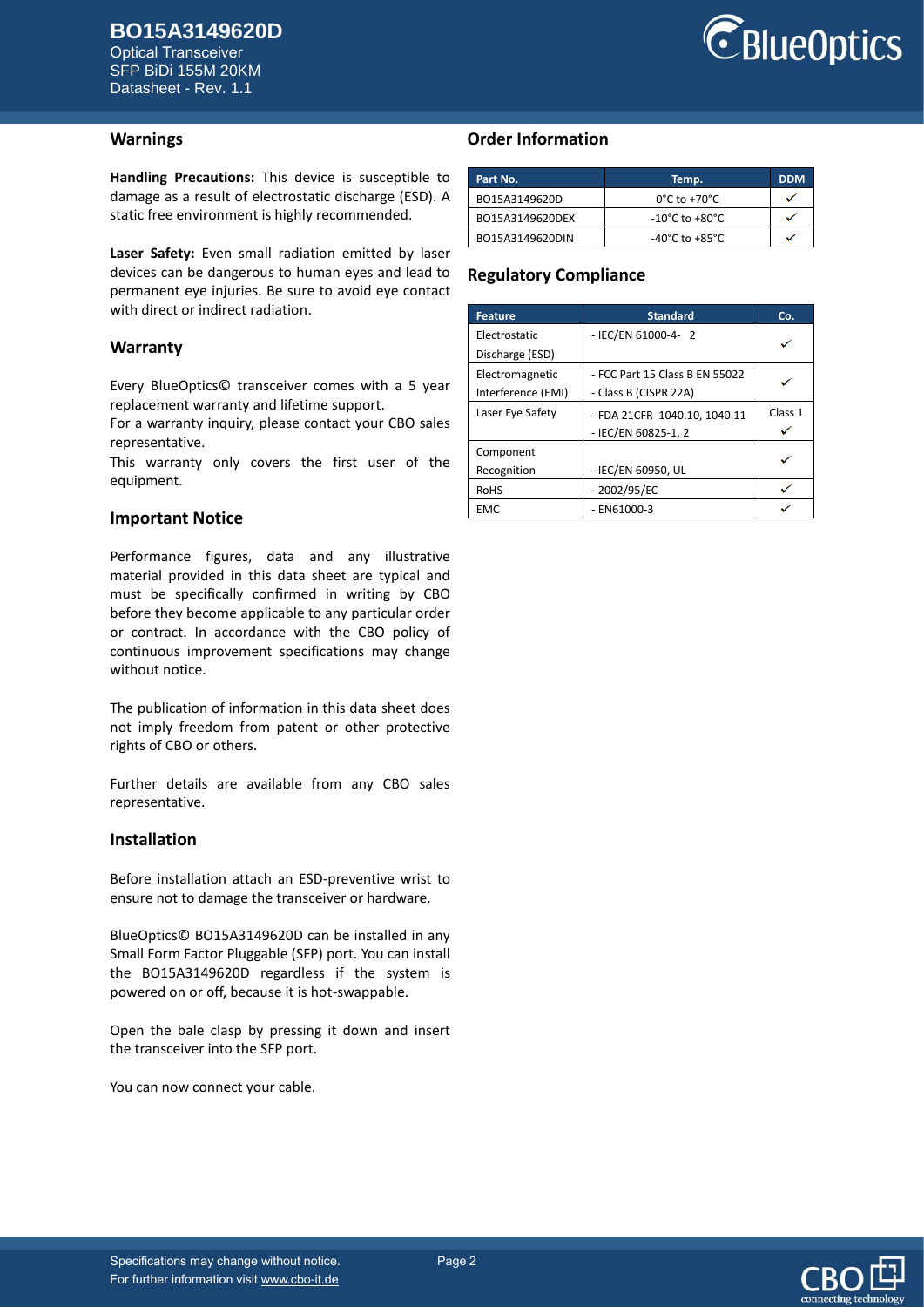

### **1. Absolute Maximum Ratings**

| Parameter                       | <b>Symbol</b> | Min.   | Typ. | Max.      | <b>Unit</b> |
|---------------------------------|---------------|--------|------|-----------|-------------|
| Storage Temperature             |               | $-40$  |      | 85        | ºC          |
| <b>Storage Ambient Humidity</b> | НA            |        |      | 95        | %           |
| Power Supply Voltage            | VCC           | $-0.5$ |      |           |             |
| Signal Input Voltage            |               | $-0.3$ |      | $Vcc+0.3$ |             |
| Receiver Damage Threshold       |               | +5     |      |           | dBm         |

### **2. Recommended Operating Conditions**

| <b>Parameter</b>             | Symbol     | Min.  | Typ.              | Max. | <b>Unit</b> | <b>Note</b>     |
|------------------------------|------------|-------|-------------------|------|-------------|-----------------|
|                              |            | 0     |                   | 70   |             | BO15A3149620D   |
|                              |            | $-10$ |                   | 80   | ºC          | BO15A3149620DEX |
|                              |            | $-40$ |                   | 85   |             | BO15A3149620DIN |
| <b>Ambient Humidity</b>      | HA         | 5     |                   | 70   | %           |                 |
| Power Supply Voltage         | <b>VCC</b> | 3.13  | 3.3               | 3.47 | v           |                 |
| Power Supply Current         | ICC        |       |                   | 280  | mA          |                 |
| Power Supply Noise Rejection |            |       |                   | 100  | $mVp-p$     | 100Hz to 1 MHz  |
| Data Rate                    |            |       | 155/155           |      | <b>Mbps</b> | TX Rate/RX Rate |
| <b>Transmission Distance</b> |            |       |                   | 20   | <b>KM</b>   |                 |
| Coupled Fiber                |            |       | Single mode fiber |      |             | 9/125um SMF     |

# **3. Electrical Interface Characteristics**

| Parameter                      | <b>Symbol</b> | Min.           | Typ. | Max.      | <b>Unit</b> | <b>Note</b> |
|--------------------------------|---------------|----------------|------|-----------|-------------|-------------|
| <b>Transmitter</b>             |               |                |      |           |             |             |
| <b>Total Supply Current</b>    | Icc           |                |      | A         | mA          |             |
| Transmitter Disable Input-High | <b>VDISH</b>  | 2              |      | $Vcc+0.3$ | ٧           |             |
| Transmitter Disable Input-Low  | <b>VDISL</b>  | 0              |      | 0.8       | v           |             |
| Transmitter Fault Input-High   | <b>VDISL</b>  | $\overline{2}$ |      | $Vcc+0.3$ | ν           |             |
| Transmitter Fault Input-Low    | <b>VTxFH</b>  | 0              |      | 0.8       | v           |             |
| <b>Receiver</b>                |               |                |      |           |             |             |
| <b>Total Supply Current</b>    | Icc           |                |      | B         | mA          |             |
| LOSS Output Voltage-High       | <b>VLOSH</b>  | $\mathfrak{p}$ |      | $VCC+0.3$ | ν           |             |
| LOSS Output Voltage-Low        | <b>VLOSL</b>  | 0              |      | 0.8       | v           |             |

### **Notes:**

1.  $A + B = 280 \text{mA}$  (without termination circuit)

### **4. Transmitter Specifications - Optical**

| <b>Parameter</b>                    | <b>Symbol</b>                                  | Min.     | Typ. | Max.  | <b>Unit</b> | <b>Note</b>   |
|-------------------------------------|------------------------------------------------|----------|------|-------|-------------|---------------|
| Average Output Power                | POUT                                           | -15      |      | $-7$  | dBm         |               |
| <b>Extinction Ratio</b>             | ER                                             | 8.2      |      |       | dB          |               |
| Center Wavelength                   | λС                                             | 1270     | 1310 | 1360  | nm          | BO15A3149620D |
| Spectrum Bandwidth(RMS)             | σ                                              |          |      | 3.5   | nm          |               |
| <b>Transmitter OFF Output Power</b> | Poff                                           |          |      | $-45$ | dBm         |               |
| Differential Line Input Impedance   | <b>RIN</b>                                     | 90       | 100  | 110   | <b>Ohm</b>  |               |
| Jitter P-P                          | tı                                             | $\Omega$ |      | 0.1   | UI          |               |
| <b>Output Eye Mask</b>              | Compliant with G.957<br>(class 1 laser safety) |          |      |       |             |               |

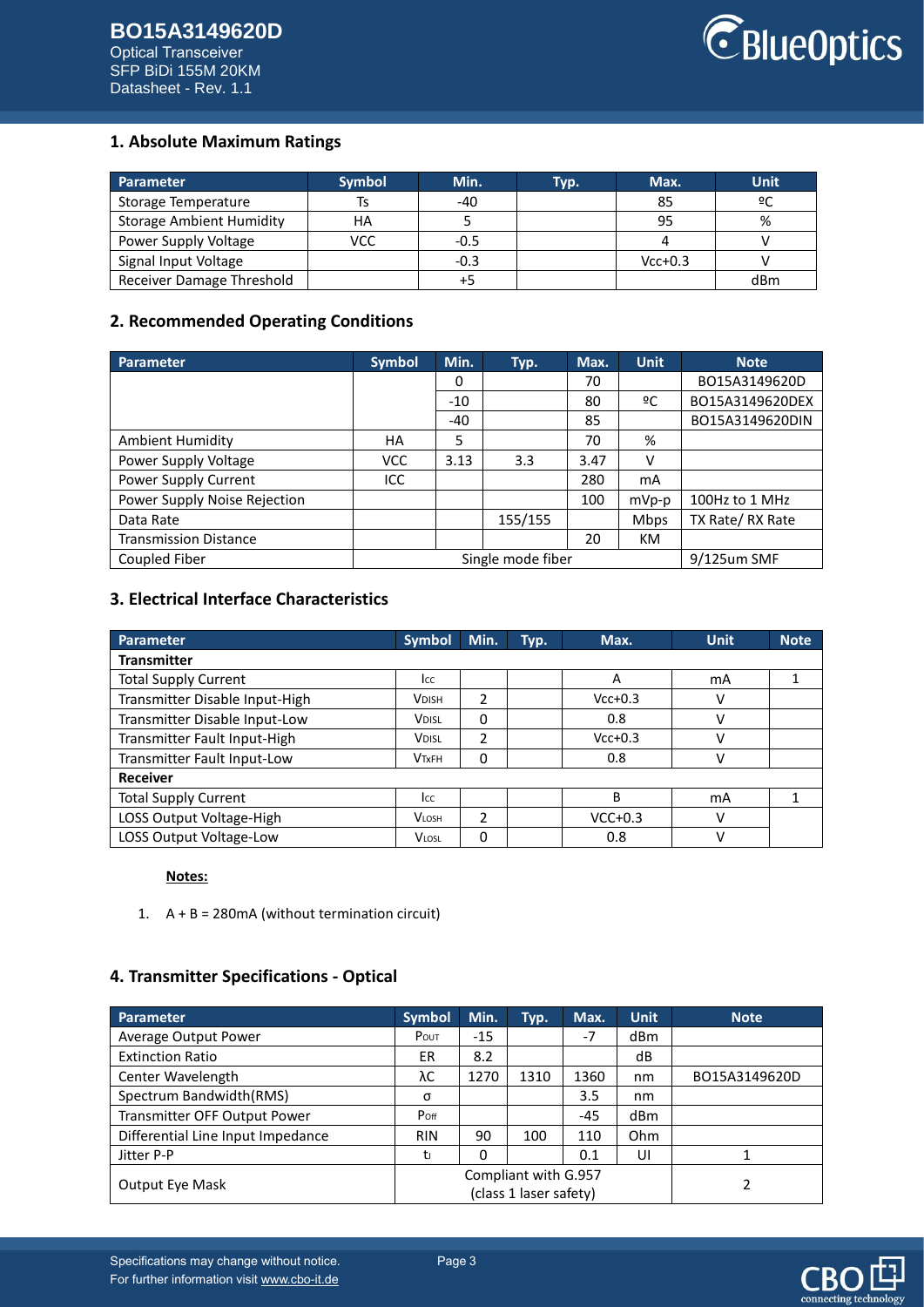

### **Notes:**

- 1. Measured at  $2^7$ -1 non-return-to-zero PRBS pattern.
- 2. Transmitter eye mask definition.



#### **5. Receiver Specifications - Optical**

| Parameter                         | <b>Symbol</b>   | Min.  | Typ. | Max.  | <b>Unit</b> | <b>Note</b>   |
|-----------------------------------|-----------------|-------|------|-------|-------------|---------------|
| Input Optical Wavelength          | ۸ın             | 1470  | 1490 | 1510  | nm          | BO15A3149620D |
| <b>Receiver Sensitivity</b>       | P <sub>IN</sub> |       |      | $-28$ | dBM         |               |
| Input Saturation Power (Overload) | <b>PSAT</b>     | -8    |      |       | dBm         |               |
| <b>LOS Assert</b>                 | P <sub>A</sub>  | $-45$ |      |       | dBm         |               |
| LOS De-assert                     | P <sub>D</sub>  |       |      | $-29$ | dBm         |               |
| <b>LOS Hysteresis</b>             | $P_A - P_D$     | 0.5   |      | 6     | dB          |               |

### **Notes:**

1. Measured with Light source 1310nm/1490nm, ER=9dB; BER =<10<sup>-12</sup> @PRBS=2<sup>7</sup>-1 non-return-to-zero.

#### **6. SFP to Host Connector Pin Out**

| Pin | <b>Symbol</b>     | <b>Name / Description</b>           | <b>Note</b> |
|-----|-------------------|-------------------------------------|-------------|
| 1   | VeeT              | <b>Transmitter Ground</b>           |             |
| 2   | <b>TX Fault</b>   | <b>Transmitter Fault Indication</b> |             |
| 3   | <b>TX Disable</b> | <b>Transmitter Disable</b>          | 2           |
| 4   | MOD-DEF2          | Module Definition 2                 | 3           |
| 5   | MOD-DEF1          | Module Definition 1                 | 3           |
| 6   | MOD-DEF0          | Module Definition 0                 | 3           |
| 7   | Rate Select       | Not Connected                       | 4           |
| 8   | LOS.              | Loss of Signal                      | 5           |
| 9   | VeeR              | <b>Receiver Ground</b>              |             |
| 10  | VeeR              | <b>Receiver Ground</b>              |             |
| 11  | VeeR              | <b>Receiver Ground</b>              |             |
| 12  | RD-               | Inv. Received Data Out              |             |
| 13  | $RD+$             | Received Data Out                   |             |
| 14  | VeeR              | <b>Receiver Ground</b>              |             |

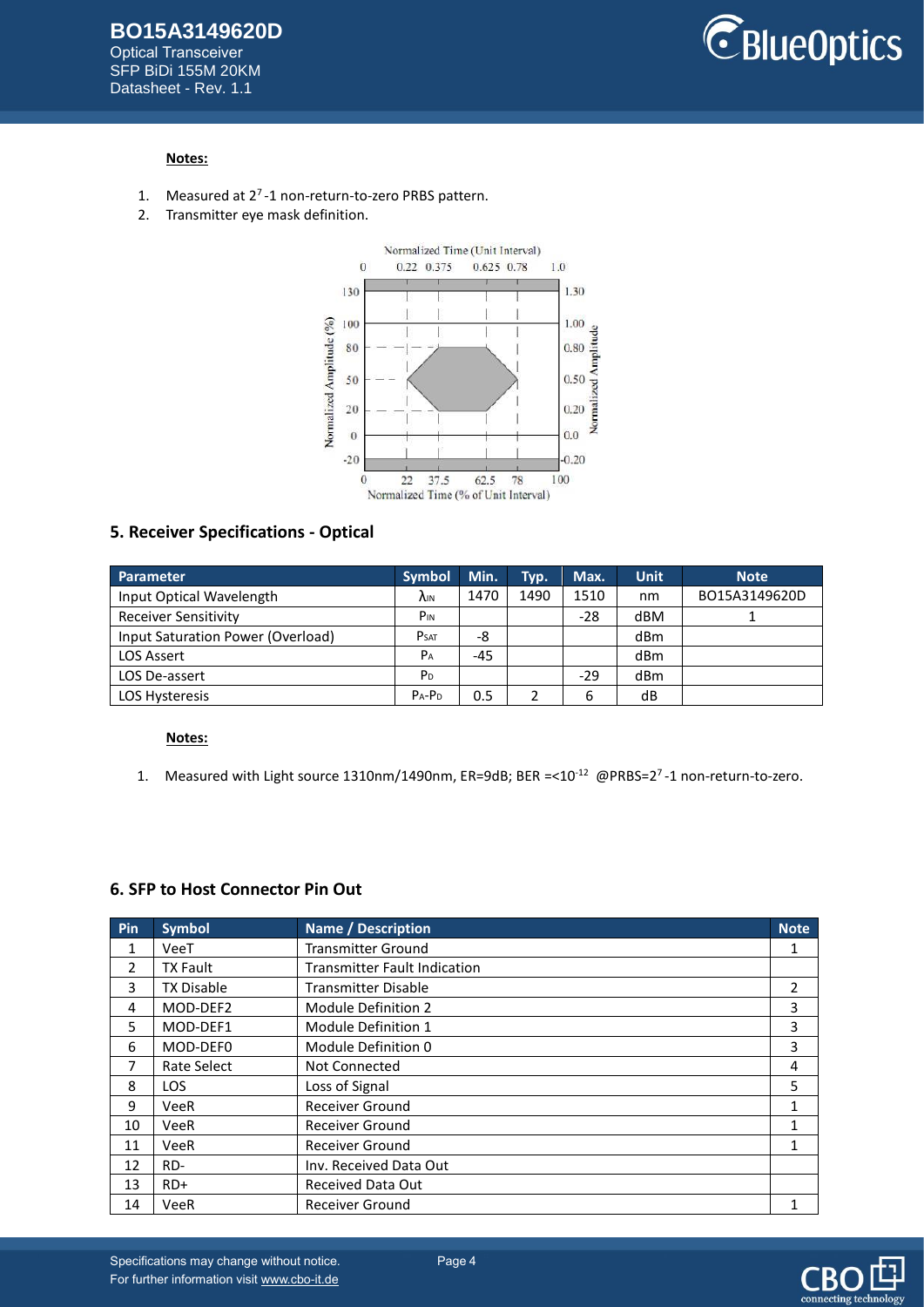# **BO15A3149620D**

Optical Transceiver SFP BiDi 155M 20KM Datasheet - Rev. 1.1



| 15 | VeeR | <b>Receiver Power</b>     |  |
|----|------|---------------------------|--|
| 16 | VccT | <b>Transmitter Power</b>  |  |
| 17 | VeeT | <b>Transmitter Ground</b> |  |
| 18 | TD+  | Transmit Data In          |  |
| 19 | TD-  | Inv. Transmit Data In     |  |
| 20 | VeeT | <b>Transmitter Ground</b> |  |

#### **Notes:**

- 1. Circuit ground is isolated from chassis ground.
- 2. TX Disable is an input that is used to shut down the transmitter optical output. It is pulled up within the module with a 4.7k - 10kΩ resistor. Its states are:

| Low $(0 - 0.8V)$ :      | Transmitter on              |
|-------------------------|-----------------------------|
| $(>0.8$ V, < 2.0V):     | Undefined                   |
| High $(2.0 - 3.465V)$ : | <b>Transmitter Disabled</b> |
| Open:                   | <b>Transmitter Disabled</b> |

- 3. These are the module definition pins. They should be pulled up with a 4.7k 10kΩ resistor on the host board. The pull-up voltage shall be VccT or VccR. Mod-Def 0 is grounded by the module to indicate that the module is present Mod-Def 1 is the clock line of two wire serial interface for serial ID Mod-Def 2 is the data line of two wire serial interface for serial ID
- 4. Should be pulled down with a > 30kΩ resistor. Following input states can be used:

| Low $(0 - 0.8V)$ :      | <b>Reduced Bandwidth</b> |
|-------------------------|--------------------------|
| $(>0.8, < 2.0V)$ :      | Undefined                |
| High $(2.0 - 3.465V)$ : | <b>Full Bandwidth</b>    |
| Open:                   | <b>Reduced Bandwidth</b> |

5. This is an open collector output, which should only be pulled with a resistor of 4.7k - 10kΩ. Pull up voltage between 2.0V and 3.6V. Logic 1 indicates loss of signal; logic 0 indicates normal operation. The output will be pulled to less than 0.8V.





#### **7. EEPROM Information**

The SFP MSA defines a 256-byte memory map in EEPROM describing the transceivers capabilities, standard interfaces, manufacturer, and other information, which is accessible over a 2 wire serial interface at the 8-bit address 1010000X (A0h).

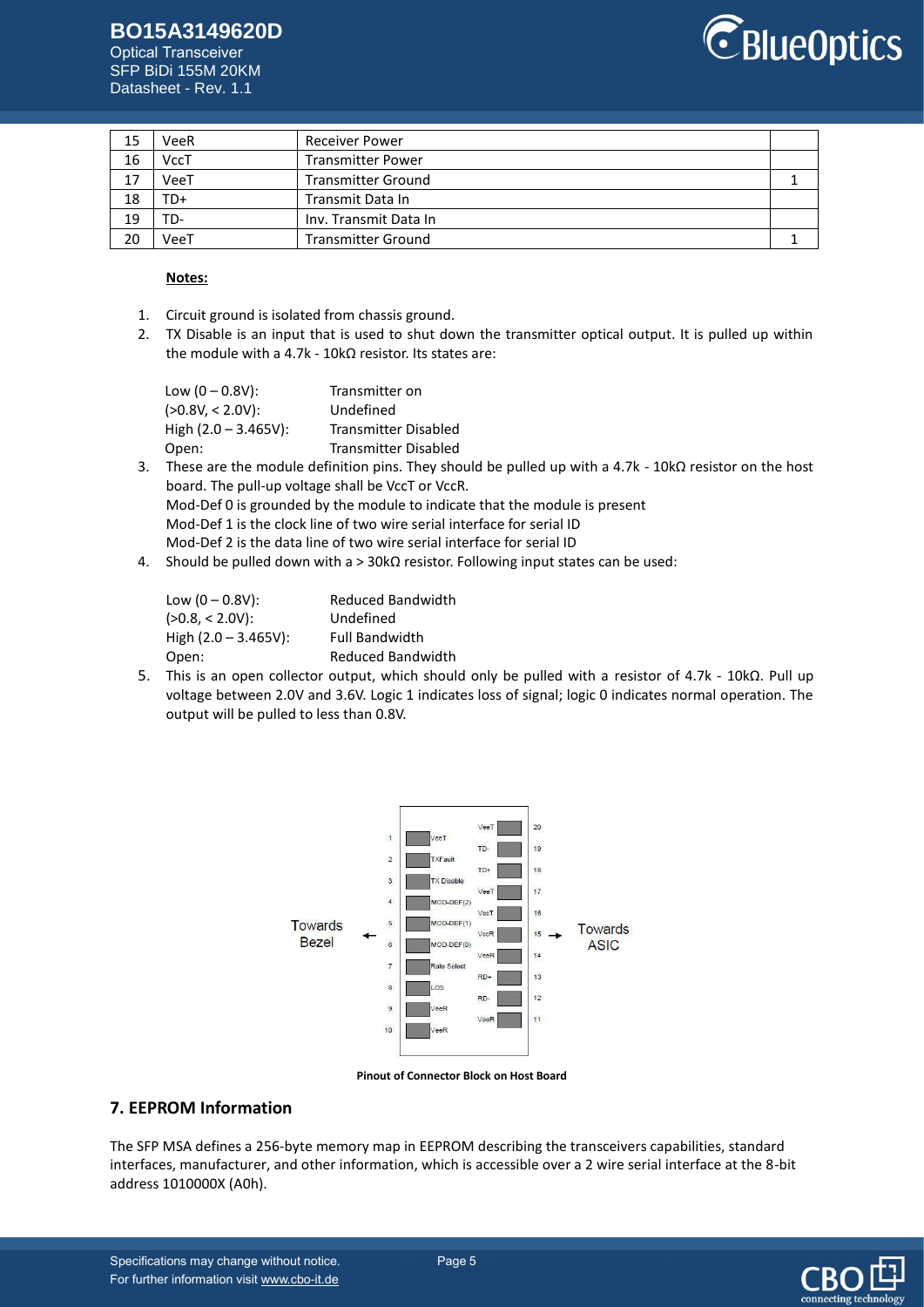# **BO15A3149620D**

Optical Transceiver SFP BiDi 155M 20KM Datasheet - Rev. 1.1



| <b>Data</b>    | <b>Field</b><br><b>Size</b> | <b>Name of Field</b> | <b>Contents (Hex)</b>   | <b>Description</b>       |
|----------------|-----------------------------|----------------------|-------------------------|--------------------------|
| <b>Address</b> | (Bytes)                     |                      |                         |                          |
| 0              | 1                           | Identifier           | XX                      | Formfactor               |
| $\mathbf{1}$   | $\mathbf{1}$                | Ext. Identifier      | XX                      |                          |
| $\overline{2}$ | $\mathbf{1}$                | Connector            | XX                      |                          |
| $3 - 10$       | 8                           | Transceiver          | XX XX XX XX XX XX XX XX | <b>Transmittter Code</b> |
| 11             | $\mathbf{1}$                | Encoding             | XX                      |                          |
| 12             | $\mathbf{1}$                | BR, Nominal          | XX                      | <b>Transceiver Speed</b> |
| 13             | $\mathbf{1}$                | Reserved             | 00                      |                          |
| 14             | $\mathbf{1}$                | Length (9µm) km      | XX                      | Max. link length in KM   |
| 15             | $\mathbf{1}$                | Length (9µm) 100m    | XX                      | Max. link length in M    |
| 16             | $\mathbf{1}$                | Length (50µm) 10m    | XX                      | Max. link length in M    |
| 17             | $\mathbf{1}$                | Length(62.5µm)10m    | XX                      | Max. link length in M    |
| 18             | $\mathbf{1}$                | Length (Copper)      | XX                      | Max. link length in M    |
| 29             | $\mathbf{1}$                | Reserved             | 00                      |                          |
| 30-35          | 16                          | Vendor name          | XX XX XX XX XX XX XX XX | Vendor name - OEM        |
|                |                             |                      | XX XX XX XX XX XX XX XX |                          |
| 36             | $\mathbf{1}$                | Reserved             | 00                      |                          |
| 37-39          | 3                           | Vendor OUI           | XX XX XX                |                          |
| 40-55          | 16                          | Vendor PN            | XX XX XX XX XX XX XX XX | Product Number -         |
|                |                             |                      | XX XX XX XX XX XX XX XX | depending on Part        |
| 56-59          | $\overline{4}$              | Vendor rev           | XX XX XX XX             | Vendor revision          |
| 60-61          | $\overline{2}$              | Wavelength           | XX XX                   | Transceiver              |
|                |                             |                      |                         | Wavelength               |
| 62             | $\mathbf{1}$                | Reserved             | 00                      |                          |
| 63             | $\mathbf{1}$                | <b>CC BASE</b>       | XX                      | Checksum of bytes 0-     |
|                |                             |                      |                         | 62                       |
| 64-65          | $\overline{2}$              | Options              | XX XX                   |                          |
| 66             | $\mathbf{1}$                | BR, max              | XX                      |                          |
| 67             | $\overline{1}$              | BR, min              | XX                      |                          |
| 68-83          | 16                          | Vendor SN            | XX XX XX XX XX XX XX XX | Part serial number       |
|                |                             |                      | XX XX XX XX XX XX XX XX |                          |
| 84-91          | 8                           | Vendor date code     | XX XX XX XX XX XX 20 20 | Year, Month, Day         |
| 92             | $\mathbf{1}$                | Diagnostic type      | XX                      | Diagnostics              |
| 93             | $\mathbf{1}$                | Enhanced option      | XX                      | Diagnostics              |
| 94             | $\mathbf{1}$                | SFF-8472             | XX                      | Diagnostics              |
| 95             | 1                           |                      | XX                      | Checksum of bytes 64-    |
|                |                             | CC_EXT               |                         | 94                       |
| 96-255         | 160                         | Vendor Specific      |                         |                          |

# **8. Digital Diagnostics / Digital Optical Monitoring**

The transceiver provides serial ID memory contents and diagnostic information about the present operating conditions by the 2-wire serial interface (SCL, SDA).

The diagnostic information with internal calibration or external calibration are all implemented, including received power monitoring, transmitted power monitoring, bias current monitoring, supply voltage monitoring and temperature monitoring.